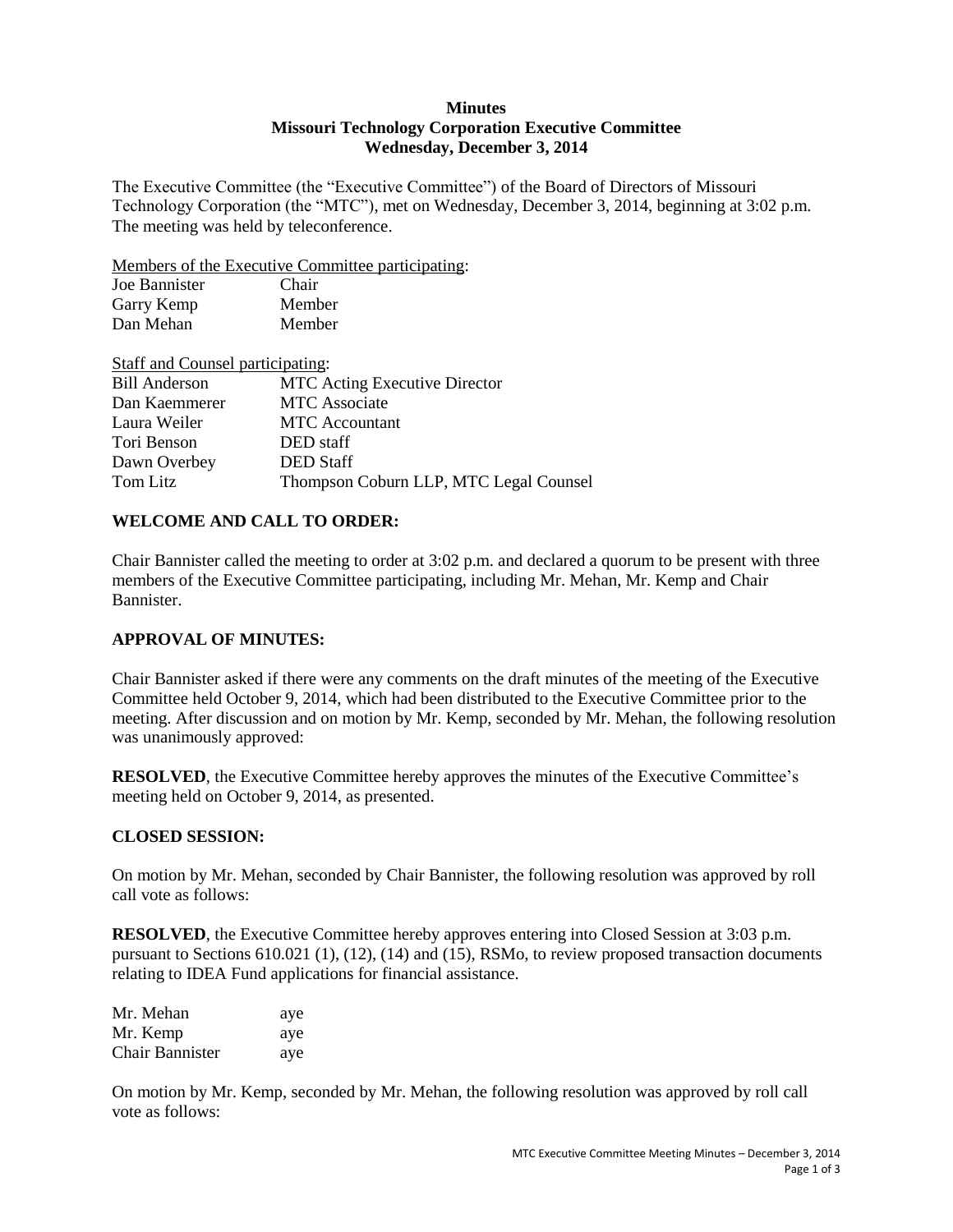**RESOLVED**, the Executive Committee approves reconvening from Closed Session at 3:17 p.m.

| Mr. Mehan       | aye |
|-----------------|-----|
| Mr. Kemp        | aye |
| Chair Bannister | aye |

Chair Bannister reported that the Executive Committee took no action in the Closed Session after a discussion confined to the matters stated above. The Executive Committee continued its discussion in Open Session.

### **IDEA FUND TRANSACTION DOCUMENTS:**

On motion by Mr. Kemp, seconded by Mr. Mehan, the following resolution was unanimously approved:

# **Talariant, LLC**

**RESOLVED**, the Executive Committee on behalf of the MTC Board hereby approves the transaction documents for a convertible secured loan by MTC in an amount up to \$40,000 pursuant to TechLaunch Application 2013-07-005 (Talariant, LLC) in substantially the form presented;

**FURTHER RESOLVED**, the Executive Committee on behalf of the MTC Board hereby authorizes the MTC Acting Executive Director to execute and deliver on behalf of the MTC all documents relating to such loan on behalf of the MTC; and

**FURTHER RESOLVED**, the Executive Committee on behalf of the MTC Board hereby authorizes the MTC Acting Executive Director on behalf of the MTC to negotiate, amend, and approve any and all agreements, documents or instruments and to take such other actions as may be required or desirable in connection with, or in furtherance of such loan.

On motion by Chair Bannister, seconded by Mr. Kemp, the following resolution was unanimously approved:

### **Antegrin Therapeutics, Inc.**

**RESOLVED**, the Executive Committee on behalf of the MTC Board hereby approves the transaction documents for an investment by MTC in the amount of \$150,000 to purchase Series Seed Preferred Stock pursuant to Seed Capital Co-Investment Application 2014-10-003 (Antegrin Therapeutics, Inc.) in substantially the form presented;

**FURTHER RESOLVED**, the Executive Committee on behalf of the MTC Board hereby approves the conversion of the \$50,000.00 principal amount and accrued interest of the convertible debt financing previously provided to Antegrin Therapeutics to Series Seed Preferred Stock in Antegrin Therapeutics, Inc., including the related forms of agreements and instruments as presented;

**FURTHER RESOLVED**, the Executive Committee on behalf of the MTC Board hereby authorizes the MTC Acting Executive Director to execute and deliver on behalf of the MTC all documents relating to such investment and conversion on behalf of the MTC; and

**FURTHER RESOLVED**, the Executive Committee on behalf of the MTC Board hereby authorizes the MTC Acting Executive Director on behalf of the MTC to negotiate, amend, and approve any and all agreements, documents or instruments and to take such other actions as may be required or desirable in connection with, or in furtherance of such conversion and investment.